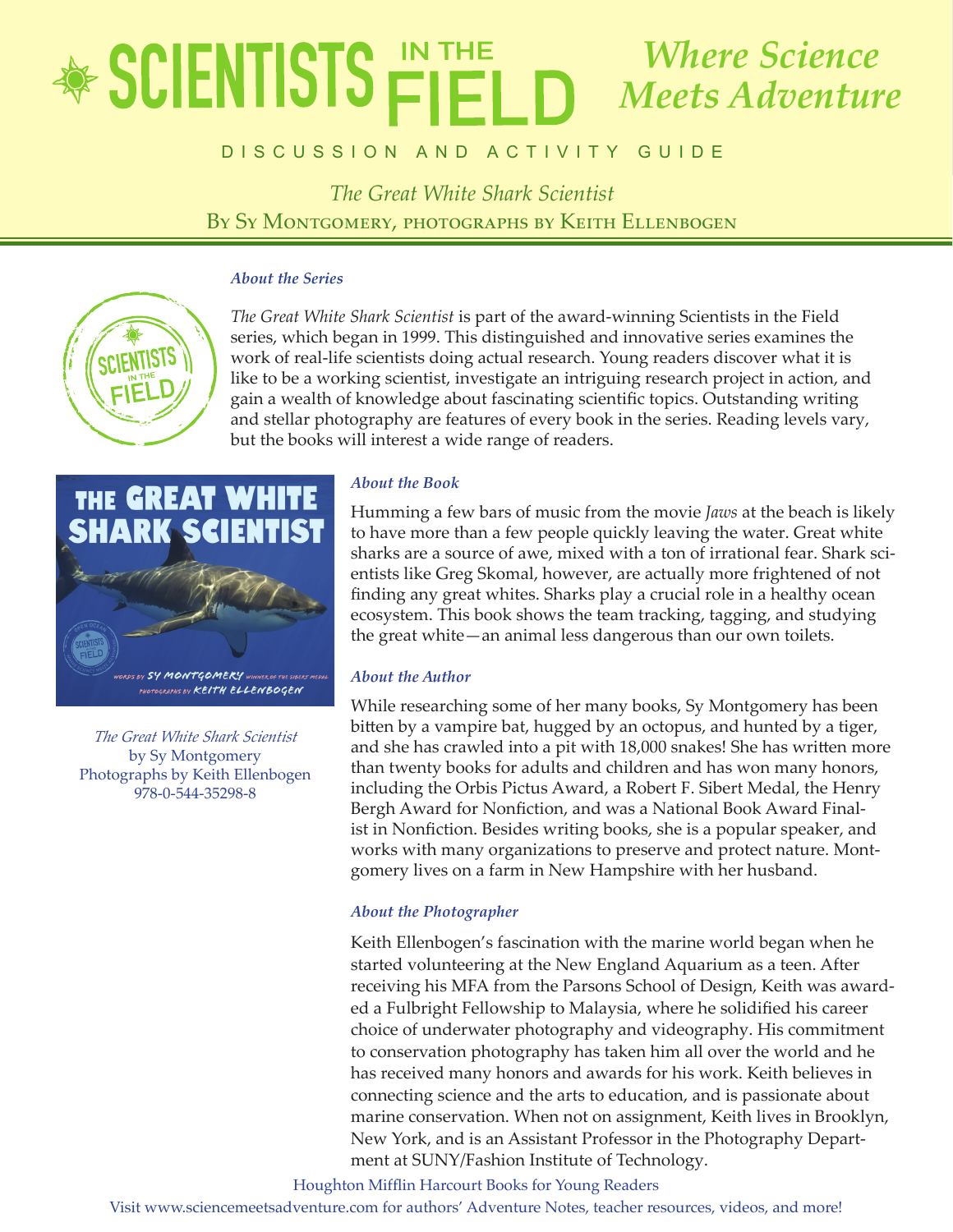### *Pre-Reading Activity*

Have students make a top-ten list of the most dangerous animals on land and sea without doing any research or online searches. Collate the student responses and make a master class list of all animals listed. Discuss the list and elicit responses from students justifying the inclusion of any particular animal. Have a vote to determine the order of perceived danger, with number one being the animal deemed by class vote to be the most dangerous. Save this list for later use.

Have a group discussion about the ways in which we are perceived. Have students share instances in which they were completely misunderstood.

Does your class have a favorite brand of soda or chocolate or pizza or type of apple or cracker? Find something and do a blind taste test in which you have students try the two or more options without knowing which is which. Only you and a small group of students know the identity of each serving. Try to make the servings as exactly the same as possible. Have students taste more than one time. For one of the taste trials, have the same number of bites or drinks, but have only one choice (to see if the students register that it is exactly the same). Does what we say match what we choose? How do our attitudes influence our study of science? It would also be interesting to have one group design a test to prove that their favorite snack is the best and then test it.

### *Discussion Questions*

Look at the picture that begins chapter five on page 42. How do we teach ourselves to become comfortable with creatures that frighten us? How much have our own cultural customs and attitudes toward sharks influenced how we view them and how we react when we see one at a beach?

What benefits to an ecosystem does the great white shark provide? How high of a priority should these sharks be to the beach communities that depend on beach tourism? Is Chatham's marketing of great whites simply putting the best face on a dangerous situation? So many animals are threatened with extinction that no single person can care about all of them. Does the great white shark make your personal list of animals to protect? Which ones do or do not? Why?

Tiger sharks, bull sharks, and even a few mako sharks have posed risks to humans in the ocean. So have eels, jellyfish, corals, and other organisms. To what extent is our preoccupation with the great white influenced by popular culture, the physical size of the great white, and our tendency to mash all 500-plus sharks together into one great white people killer, despite the fact that harm from great whites does not match the evidence? Although the influence of *Jaws* is *not* a factor in discouraging people to visit Chatham, do we still have an irrational fear of great white sharks? The book also says that great whites are vastly misunderstood. What causes some of us to have such a visceral reaction to great whites?

Researching sharks requires long hours confined to a boat. Researchers require the assistance of spotter planes and cooperation from the weather. Our view into the water is limited at best. Writing or photographing a book about great whites requires tremendous persistence and patience. Skomal says, *"You want no swell, no surf, good water quality—and sometimes even that's not enough . . . There could be a shark right under us and we wouldn't know it."* (p. 15). Look also at the picture on page 33. Do you have the patience to research sharks? Are you more of a scientist or more of an author? Why?

As the technology for researching great white sharks improves (cameras are getting smaller, more durable; our ability to track animals with GPS/satellite devices is much better; etc.), will our need to spend time on ships in the ocean scouting for great white sharks eventually decrease? How many sharks would need to be tagged before we can rely on our technology more than our physical presence? [Note: the purpose of this question is to determine whether students are able to challenge the basic premise of the question and argue that our physical presence is a given, which may or may not be helped significantly by better technology.]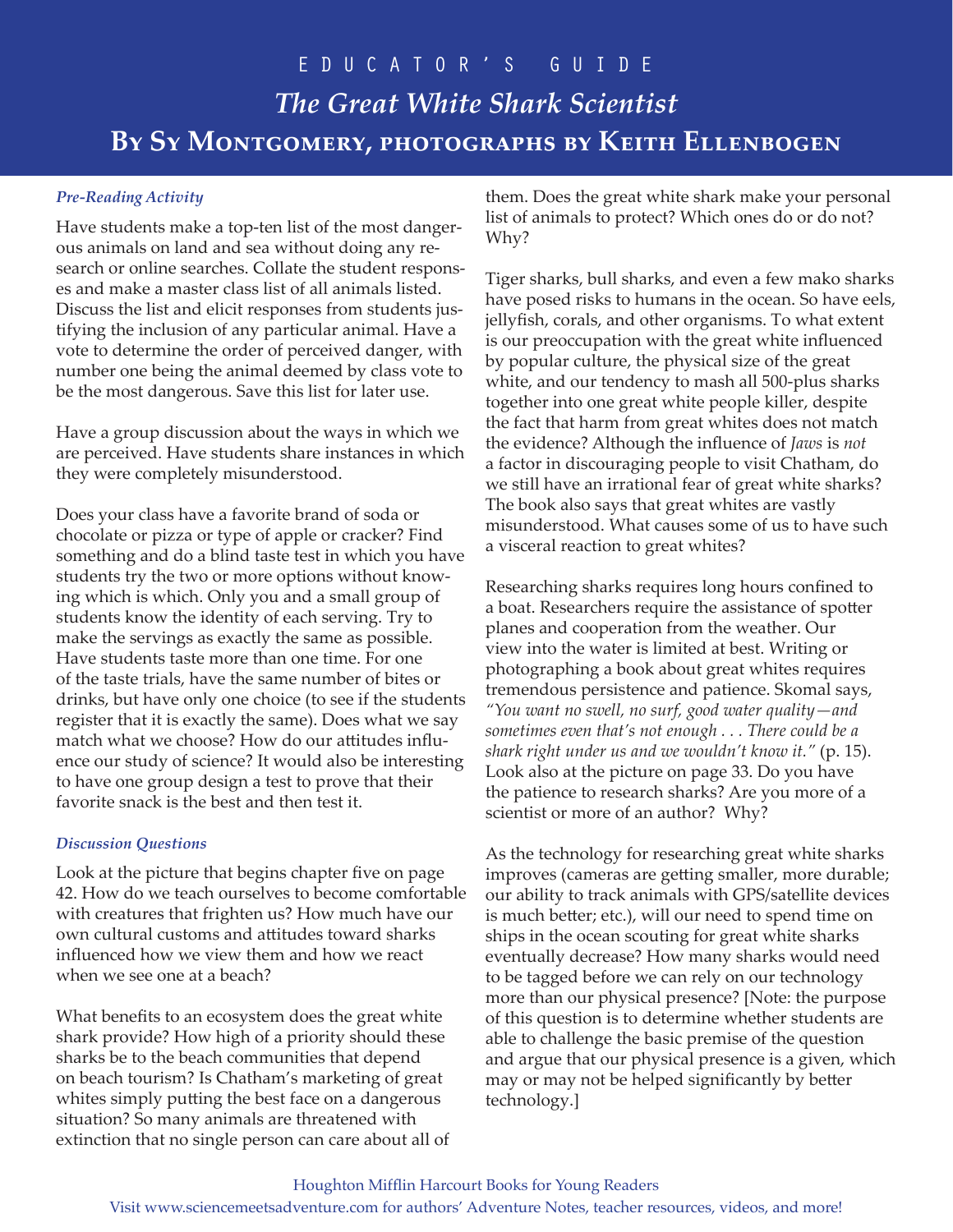On page 55 we read, *"A thousand great white sharks could be sharing the ocean with Cape beach-goers and fishermen—and, so far, rather peacefully! Who would have ever suspected?"* The book shares information on how the city of Chatham uses great white sharks as a promotion to attract visitors. Is this true in other beach towns? Are there areas in which sharks are seen as a threat that must be eradicated?

Great white sharks, with a skeleton made of cartilage, have been swimming the oceans for hundreds of millions of years before the nowextinct T. rex roamed the planet. Speculate on the reasons for its evolutionary success. Speculate on its prospects for the next hundred years and beyond. Will fear and overfishing send the great white into extinction?

### *Applying and Extending Our Knowledge*

Look very carefully at the front-matter charts just after the table of contents. Why did the book team (author, illustrator, editor, art department) decide to include these maps?

- Make predictions for what the various geometrical tan shapes mean.
- There are different shades, different colors, and different concentrations of dots. Make predictions for what these may indicate.
- Fill a container (about the size of a 9 x 13 -inch pan) about half full of water. To this water add food coloring or dust or something to make the water opaque. You do not want students to be able to see the bottom. To this opaque water, add varying amounts of sand, soil, rocks, and other items so that the surface varies significantly in different parts of the pan. Have one area in which an "island" is visible above the water surface. Without removing any water, moving any of the elements under the surface, or otherwise disrupting the pan, make a map of your pan topography. Students may very lightly feel the bottom with their fingertips. After finishing this, carefully siphon off the water and have them map it again
- Define bathymetry and hydrography. Look up the National Oceanic and Atmospheric Administration links defining bathymetry and prepare a chart or

online presentation outlining how scientists map oceans and other large bodies of water.

• Have students use a magnifying glass or other tool and figure out how to find the original maps or online versions. If your school has a librarian, this may be a great project for learning how to conduct research. Compare these maps to the class predictions. After answering questions about the shapes and shading, etc., make a similar sort of map for the pan. Include a map key that explains the different shapes, colors, and dots.

#### *Common Core Connections*

CCSS.ELA-Literacy.RH.6-8.7 Integrate visual information (e.g., in charts, graphs, photographs, videos, or maps) with other information in print and digital texts.

CCSS.ELA-Literacy.SL.7.5 Include multimedia components and visual displays in presentations to clarify claims and findings and emphasize salient points.

CCSS.ELA-Literacy.W.7.7 Conduct short research projects to answer a question, drawing on several sources and generating additional related, focused questions for further research and investigation.

CCSS.ELA-LITERACY.W.6.2 Write informative/explanatory texts to examine a topic and convey ideas, concepts, and information through the selection, organization, and analysis of relevant content.

CCSS.ELA-LITERACY.W.6.1(a-d) Write arguments to support claims with clear reasons and relevant evidence.

On page 21, we read that Peter Benchley, the author of *Jaws,* was sickened by the decline in shark numbers. His wife is now president of a shark conservation group, Shark Savers. However, on that same page we read, *"Not everyone is thrilled the sharks are here."*

- Begin the exploration of this book by having each class member write down all the facts and any myths they know about sharks. Add songs or other popular culture shark references. Consolidate the information and keep for reference as students proceed through the book. Make sure to confirm the facts on your list by citing the page numbers that confirm the information or to move the fact over to the myth and folklore section when a "fact" is proven false (include the page numbers here as well).
- In addition to confirming or rejecting facts students have listed, make sure to add important facts that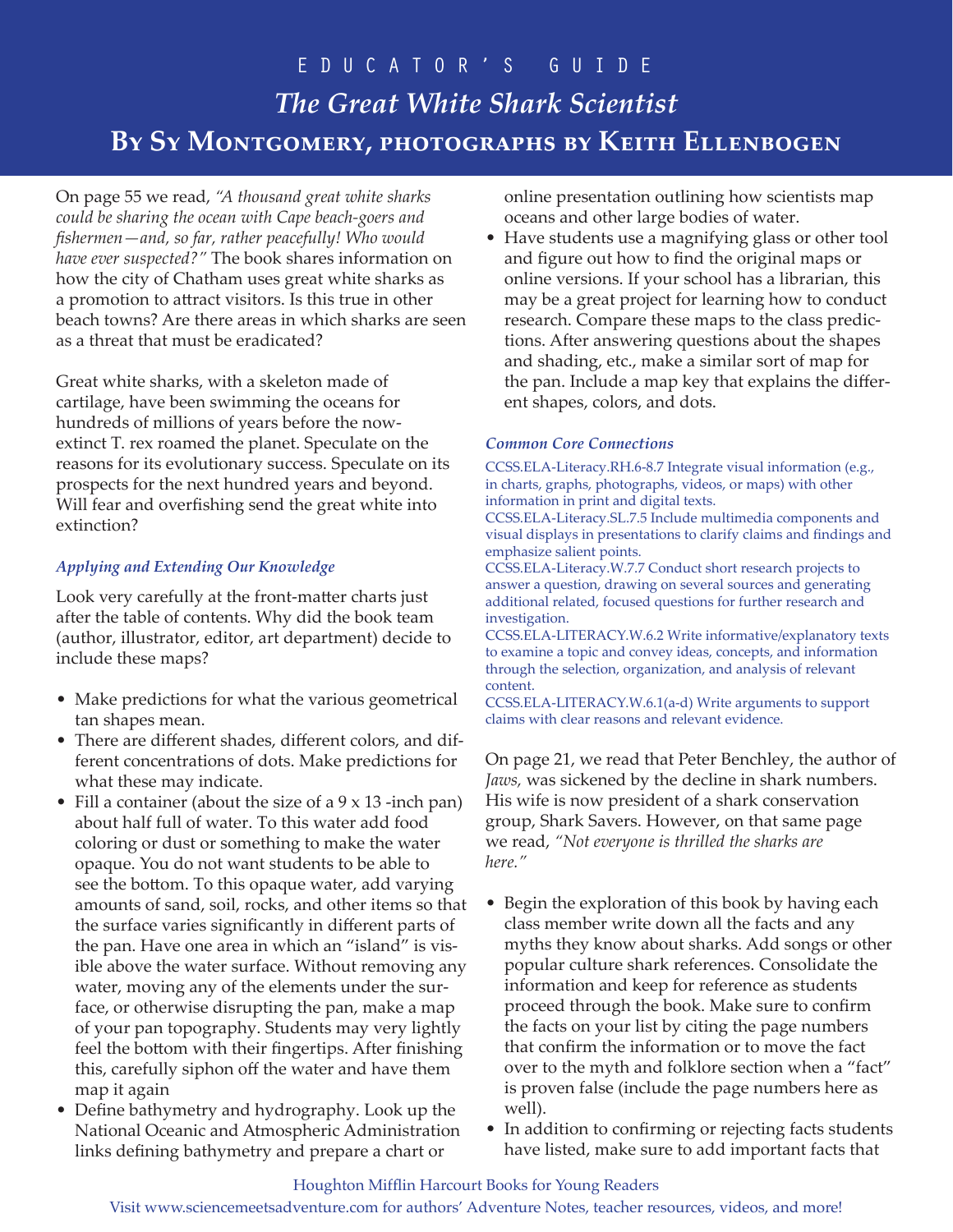were neglected upon creation of the list.

- Read a selection from *The Three Little Hawaiian Pigs* and *The Magic Shark* by Donivee Laird. Watch video clip from *Jaws.* Create a Venn diagram showing the differences between real sharks and fiction/ Hollywood, as well as the similarities. Discuss the kernel of truth the author or director uses to exaggerate the fear factor.
- Peter Benchley wrote *White Shark* about twenty years after he wrote *Jaws.* Read both books and compare the depictions of the great white shark in each book to the science in this book and other current nonfiction books about great white sharks.
- Visit the Chatham Chamber of Commerce website. What does Chatham put on its home page? Is it easy to find information about great white sharks here? Design an ad campaign to accentuate the benefits of the great white shark for the Chatham Chamber and its guidebook. [Note: At the time of this writing, the Chatham Chamber does not mention great whites. It does bury the name of the Chatham Shark Center in its guidebook, but does *not* list its phone number.] If possible, make a sixty-second promotional video that can be shared electronically and shown at your school extolling the benefits of great white sharks.
- Have one group of students do a satirical video exposé (see Jon Scieszka's *True Story of the Three Little Pigs* for inspiration) outlining the slander and libel in fiction and media directed toward the great white shark. Have another group present the rebuttal (or the point of view of another group in favor of removing great whites).

### *Common Core Connections*

CCSS.ELA-Literacy.RH.6-8.7 Integrate visual information (e.g., in charts, graphs, photographs, videos, or maps) with other information in print and digital texts.

CCSS.ELA-Literacy.SL.7.5 Include multimedia components and visual displays in presentations to clarify claims and findings and emphasize salient points.

CCSS.ELA-Literacy.W.7.7 Conduct short research projects to answer a question, drawing on several sources and generating additional related, focused questions for further research and investigation.

Studying great white sharks obviously requires scientists to be in the ocean. The ocean, however, does

not do anything to accommodate the scientists. We read on page 3, *"'Chatham Inlet is a pretty dangerous area on a normal day,' Greg tells us. 'And this isn't a normal day!' Until just an hour ago, the National Weather Service had a small craft advisory in place. To even attempt to find great whites, the weather has to be good enough so that both the spotter plane and the boat can go out. Wind, rain, and fog will scuttle an outing. Waves make the job harder: they crinkle the water's surface and stir up sand from the bottom. 'You can be right over a shark and not see it,' Greg says. And when a shark is spotted, waves make it difficult to keep the animal in view—and exceptionally difficult to film it."*

- Prepare a poster or online presentation explaining what the National Weather Service is and the type of reports they typically issue for the Cape Cod area during July. Make sure to explain what a "small craft advisory" means and other advisories or warnings.
- Why do the great white shark scientists need a spotter plane? Pretend the government is looking to cut costs and has decided that spotter planes are too expensive. You and two teammates are going to have three minutes each to argue for continuing to fund spotter planes. Plan your presentation and then present it. Make sure it explains what a spotter plane is and how it works with the boat. Have Congress (classmates) vote. To add interest to this presentation, include a bunch of options in which funding the spotter plane requires giving up some class or school benefit.
- Always there is at least one person who does not understand or respect the power of the weather or the power of the ocean or both. This person is arguing for taking the boat and the plane out to look for great whites despite the small craft advisory. Unbelievably, he convinces the skipper and crew to head out! Create a series of skits showing the range of possibilities. Then present a report showing the most likely scenarios. Communicate with scientists at the National Weather Service soliciting the percentages and odds of a few scenarios from least likely to most likely. This is another opportunity to work with your school or local librarian.
- One of the essential problems to solve in researching great white sharks is how to find them! Brain-

### Houghton Mifflin Harcourt Books for Young Readers Visit www.sciencemeetsadventure.com for authors' Adventure Notes, teacher resources, videos, and more!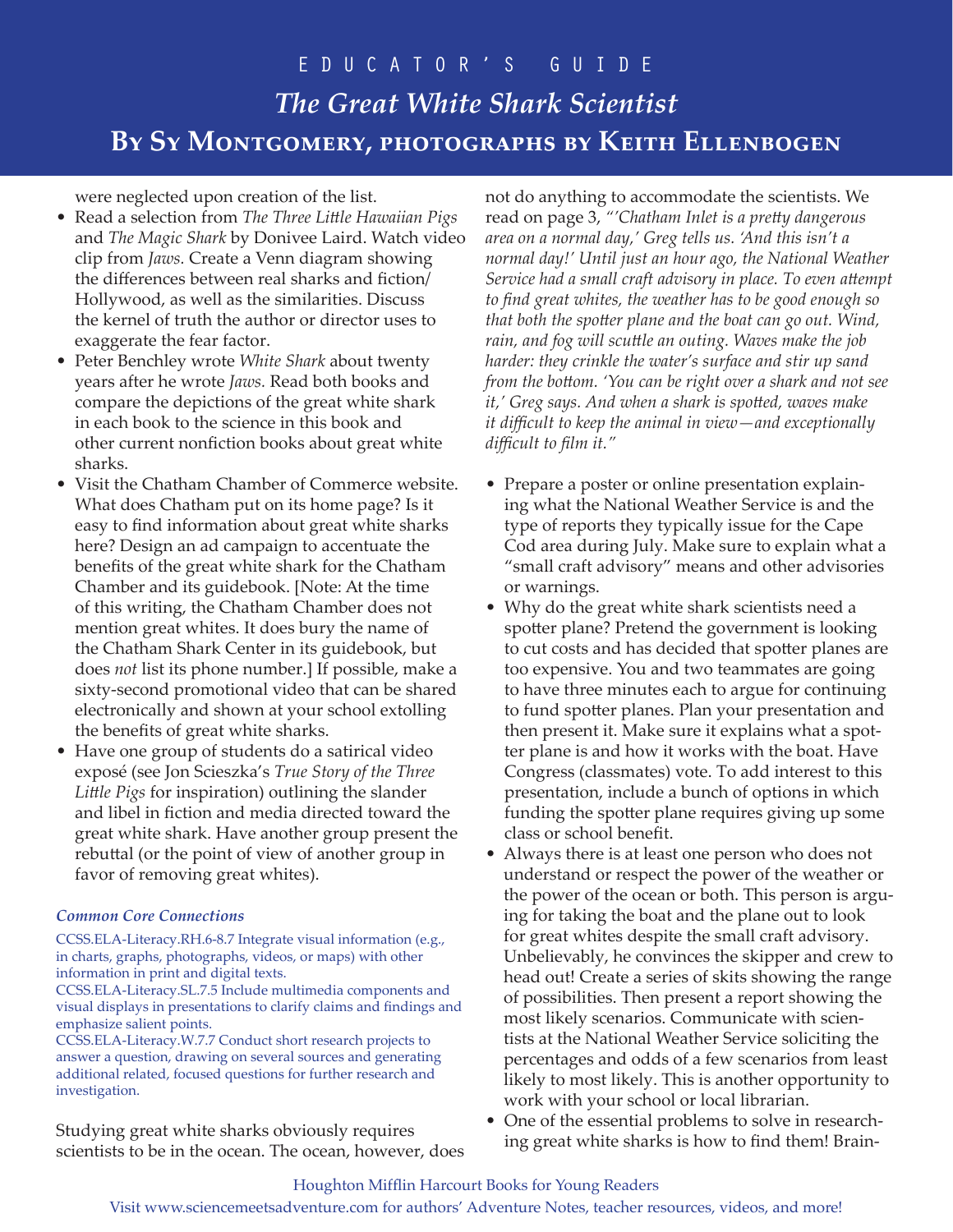storm with your students what kinds of organisms the class could observe in an outdoor area, such as a field or empty lot or wilderness area (whichever matches your school environment). Make predictions for what animals should be there. Make a list of ways you could prove that these animals are present in the environment even if you do not see them.

### *Common Core Connections*

CCSS.ELA-Literacy.SL.7.5 Include multimedia components and visual displays in presentations to clarify claims and findings and emphasize salient points.

CCSS.ELA-Literacy.SL.7.4 Present claims and findings, emphasizing salient points in a focused, coherent manner with pertinent descriptions, facts, details, and examples; use appropriate eye contact, adequate volume, and clear pronunciation.

Pages 10 and 11 define sharks with a labeled drawing of a great white shark. In this section, we learn that Earth hosts about five hundred species of sharks.

- Create a Venn diagram that shows the range of differences among all the different types of sharks.
- Have students create a field guide featuring ten or more sharks that demonstrate this range. Pattern the descriptions after, say, Peterson Field Guide descriptions of animals from your part of the world.
- Do another guide but look for ten species of sharks that are most like the great white shark.
- Obviously, a great white shark, like any organism, has habitat requirements. Map places in which great whites commonly occur. What does each place offer the shark in terms of food, water temperatures, physical features of the coastline, protection, nursery sites, etc.? What regional variations, if any, are found in different great white territories?
- We read that when great white shark numbers decreased, one area saw an increase in cownose rays. This resulted in the decimation of the scallop population and a decrease in water quality. Have students create charts showing how the food chain works when it has a healthy great white shark population and when great white numbers decrease.

hood (don't forget insects, reptiles, and other less obvious predators). For each predator, explore the value this predator adds to your region. How are predators in your neighborhood similar to and different from the great white shark in its role as a top predator in the ocean? Make a graph or a diagram or other visual explanation of the similarities and differences.

- Create a field guide showing several of the more common organisms that share the habitat with great whites.
- The labeled diagram of the great white has several interesting components that are only briefly explained. Assign groups of students to present more detailed descriptions of each. For example, how does the lateral line on the great white shark (or any fish) sense water currents? How do the ampullae of Lorenzini work? Encourage students to make models or create movies to explain these terms.
- In the "Pattern" label from page 11, we read that great whites have distinctive patterns of dark and light that are "as individual as fingerprints." Have students use black and white construction paper to create models of sharks showing how scientists use these patterns for identification purposes.
- Sharks also have very distinctive teeth. Research the teeth of the great white and, say, tiger sharks, whale sharks, mako sharks, bull sharks, and cookiecutter sharks. Prepare a poster or online report showing the teeth and making a hypothesis for how the shape of the teeth predicts the type of food that makes up the bulk of its diet.
- Take close-up photographs of just the back of the head of each student. Make sure to identify each head with a letter or number code. Make sure to have an answer key for whom the head belongs. Make a slide show (or print out pictures) of all of the heads. Make sure the slide show is in a random order. Hand students a class list. Go through the photos and have the students assign the code letter or number for each head to one of the students in the class. Ideally, when the slide show is through, each student should have the entire class matched. Go through the slides again, but this time, do the activity as a whole class or in groups. Then show the head that belongs to the student. Compare the results for doing the activity alone and in groups. Is
- Make a list of all the predators in your neighbor-

#### Houghton Mifflin Harcourt Books for Young Readers

Visit www.sciencemeetsadventure.com for authors' Adventure Notes, teacher resources, videos, and more!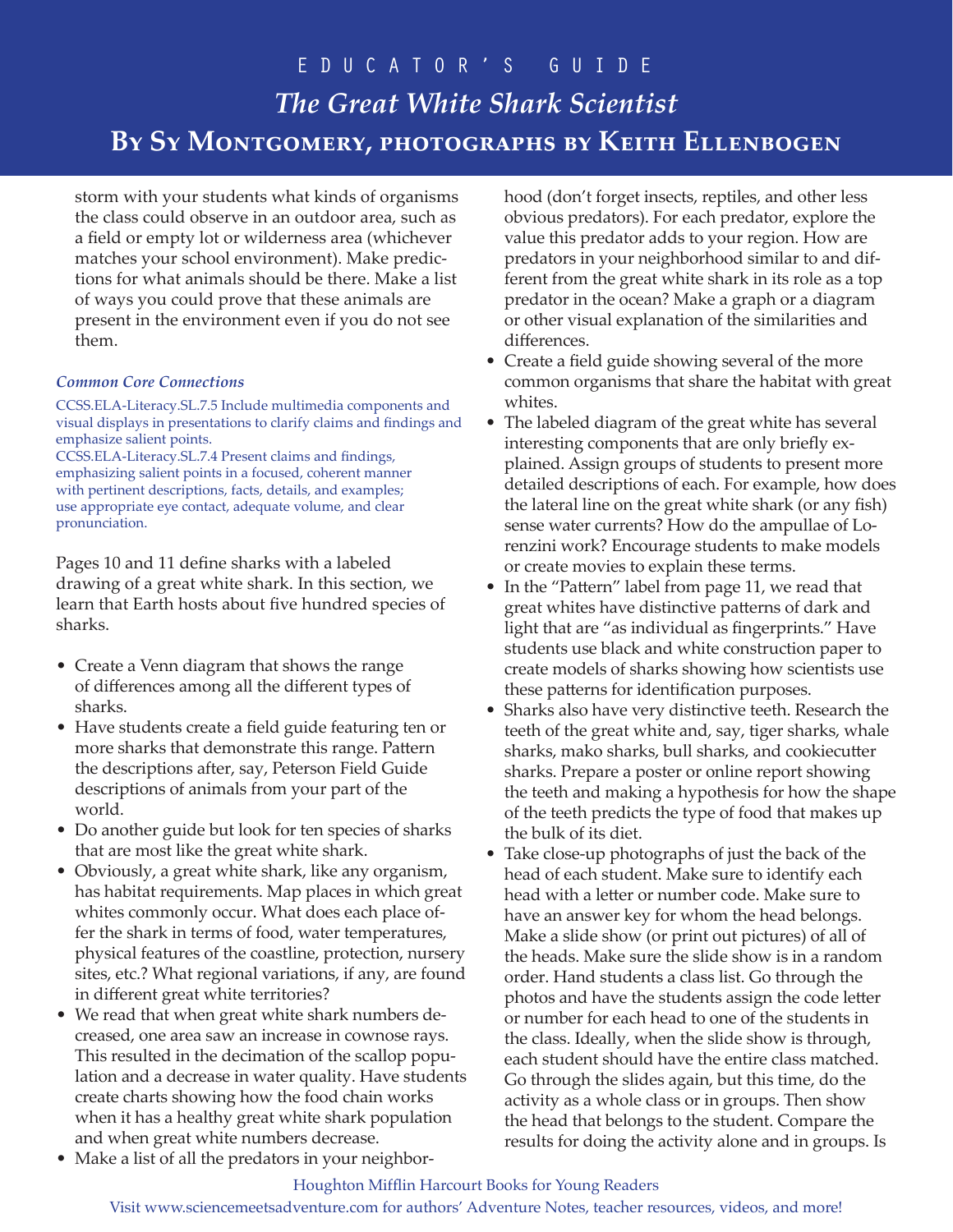this easier or harder with humans than with shark patterns?

- Do this activity again, but insert heads that do not belong to anyone in the class.
- Do a variation of this activity but use footprints (barefoot).

#### *Common Core Connections*

CCSS.ELA-Literacy.RH.6-8.7 Integrate visual information (e.g., in charts, graphs, photographs, videos, or maps) with other information in print and digital texts.

CCSS.ELA-Literacy.W.7.7 Conduct short research projects to answer a question, drawing on several sources and generating additional related, focused questions for further research and investigation.

CCSS.ELA-Literacy.SL.7.5 Include multimedia components and visual displays in presentations to clarify claims and findings and emphasize salient points.

CCSS.ELA-LITERACY.W.6.2 Write informative/explanatory texts to examine a topic and convey ideas, concepts, and information through the selection, organization, and analysis of relevant content.

CCSS.ELA-LITERACY.W.6.1(a-d) Write arguments to support claims with clear reasons and relevant evidence.

Longitude and latitude are the guides that allow scientists to report precisely where in the ocean sharks are located. The tracking devices on sharks also report GPS coordinates that allow scientists to discover ranges and patterns of behavior of great whites.

- Find the longitude and latitude of your school to the nearest degree.
- Using Google Maps, zoom in to the location of your school. Print out maps for students and have them insert and label a grid showing precise locations where students found trash.
- If your classroom has a document camera, use this tool to share several of the students' maps. Discuss the different ways students numbered or labeled their grids.
- Share the exact GPS location (which can be found online through a longitude-latitude search: www. findlatitudeandlongitude.com). Discuss why it is important to have a standard reference. Discuss why a simpler numbering system might be easier for tracking trash at school.

CCSS.ELA-Literacy.RH.6-8.7 Integrate visual information (e.g., in charts, graphs, photographs, videos, or maps) with other information in print and digital texts.

CCSS.ELA-Literacy.SL.7.4 Present claims and findings, emphasizing salient points in a focused, coherent manner with pertinent descriptions, facts, details, and examples; use appropriate eye contact, adequate volume, and clear pronunciation.

CCSS.ELA-Literacy.RST.6-8.3 Follow precisely a multistep procedure when carrying out experiments, taking measurements, or performing technical tasks.

CCSS.ELA-Literacy.W.7.7 Conduct short research projects to answer a question, drawing on several sources and generating additional related, focused questions for further research and investigation.

Like wind, currents are not something that students can easily see. Like a tree branch that moves, the effects of wind are visible. So, too, can we understand currents by objects that are moved by them. Currents are influenced by many factors, including wind, water density, and seismic activity (among others).

- Using a tray of water, a cork, and a fan, observe what happens to the cork when a fan is placed in various locations (north, south, east, and west). Observe and record what the cork does each time the fan is moved. Time how long it takes the cork to move across the pan. Repeat again with heavier or lighter corks. Repeat again with other floating objects.
- Replace the water above with salt water and repeat.
- With either fresh water or salt water, repeat the activity above, but this time tap on the bottom of the pan in the center lightly at first and then gradually tap harder. Change the location of where you tap and repeat. Observe and record what the cork does each time the tapping increases in intensity. Try this without the fan blowing.
- Place items like bricks or rocks in the pan and repeat the activities above. Place a solid wall of bricks halfway across the pan and repeat. Ask students what ocean animals would have to do to stay alive if we assume that the cork is a food source.
- Students should notice that it is possible to predict what the cork will do fairly accurately if we know the direction the wind is blowing, how soft or hard

### *Common Core Connections*

## Houghton Mifflin Harcourt Books for Young Readers

Visit www.sciencemeetsadventure.com for authors' Adventure Notes, teacher resources, videos, and more!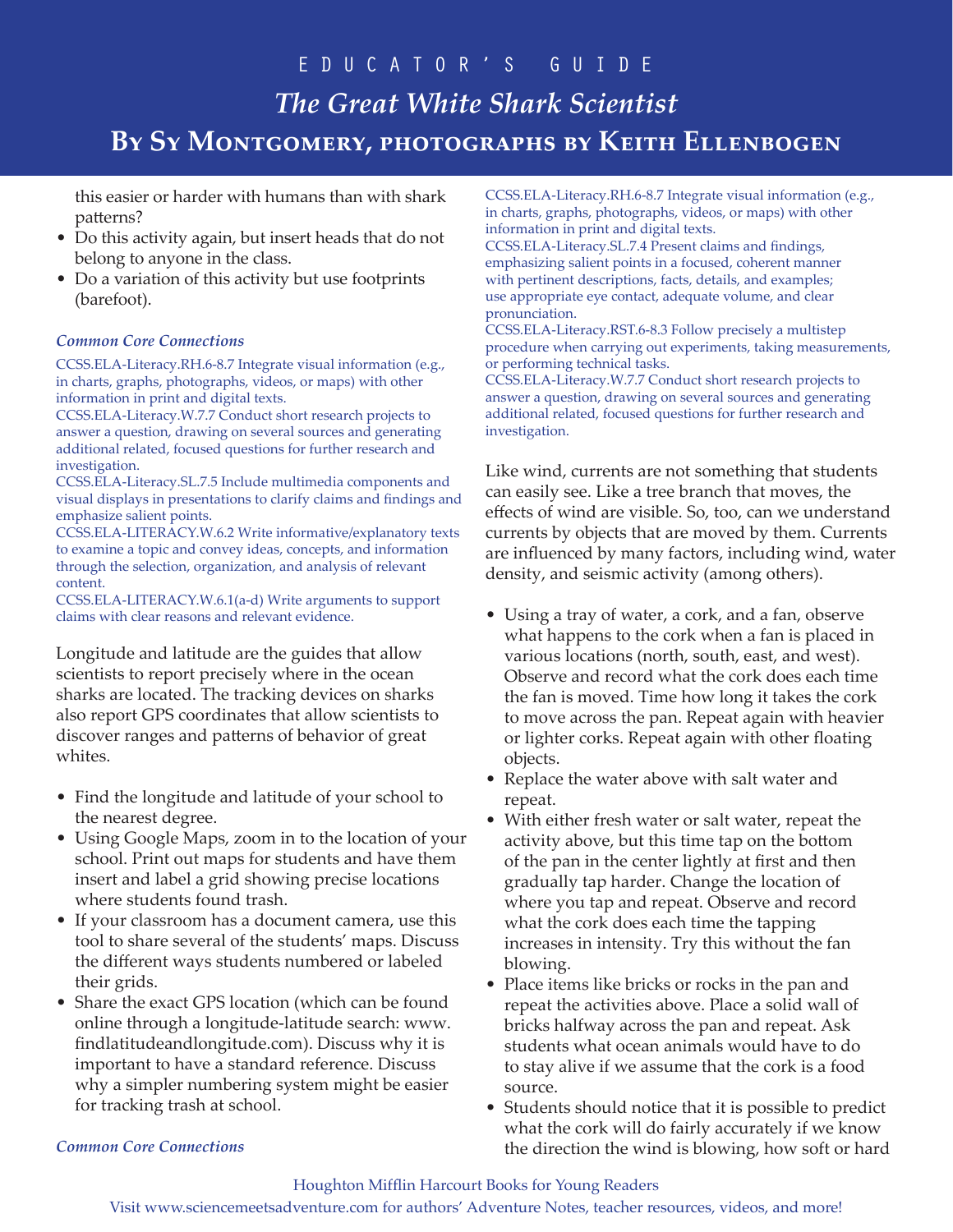the tapping is, where the tapping is located, where the objects are located, etc. Have students write an explanation of how currents affect shark behavior and our ability to find and track them. If time allows, have the students present their findings orally.

#### *Common Core Connections*

CCSS.ELA-Literacy.RST.6-8.3 Follow precisely a multistep procedure when carrying out experiments, taking measurements, or performing technical tasks.

CCSS.ELA-Literacy.SL.7.4 Present claims and findings, emphasizing salient points in a focused, coherent manner with pertinent descriptions, facts, details, and examples; use appropriate eye contact, adequate volume, and clear pronunciation.

Greg Skomal knew that he wanted to be a shark biologist from the time he was in the eighth grade. We also know that shark biologists spend a lot of time riding in choppy waves, dealing with sunburn, coping with the vastness of the ocean, and studying an animal that is capable of biting you in half with one snap of its powerful jaws filled with razor-sharp teeth. We haven't even mentioned the difficulties of fitting the puzzle pieces of information together, which anyone who has ever done a large jigsaw puzzle knows can be frustrating.

- Are you capable of doing shark research? If you found yourself in a science-related career, what type of work would you be doing? Write the most likely science-related job description for your hypothetical science job twenty years from now.
- Get several 60-piece or 100-piece puzzles and take one piece out of each puzzle. Mix them up. Do not show the puzzle boxes just yet. Have students look at the one puzzle piece and draw a picture of the completed puzzle and write a description of the puzzle.
- Next show the puzzle covers and have students predict which piece belongs with which puzzle. For both this activity and the one above, keep adding pieces (without trying to find connecting pieces yet).
- Since much of science involves many puzzles on top of each other, mix all the pieces together

and have students build the puzzles (maybe allowing a ten-minute puzzle break each day until finished).

### *Common Core Connections*

CCSS.ELA-LITERACY.W.6.2 Write informative/explanatory texts to examine a topic and convey ideas, concepts, and information through the selection, organization, and analysis of relevant content.

CCSS.ELA-LITERACY.W.6.1(a-d) Write arguments to support claims with clear reasons and relevant evidence. CCSS.ELA-Literacy.RH.6-8.7 Integrate visual information (e.g., in charts, graphs, photographs, videos, or maps) with other information in print and digital texts.

### *Other Websites to Explore*

Great White Sharks from *National Geographic,* MarineBio, and the Smithsonian

animals.nationalgeographic.com/animals/fish/great-whiteshark/

marinebio.org/species.asp?id=38

ocean.si.edu/great-white-shark

Discovery Center shark site with many links to sharks, including this one showing how a shark's jaws work: sharkopedia.discovery.com/shark-topics/feeding-hunting-diet/#how-a-sharks-jawswork

California Academy of Science article on great white sharks by John McCosker: www.calacademy.org/scientists/advice-concerning-sharks

Social behavior of great whites from Natural History: www.naturalhistorymag.com/picks-from-the-past/191391/sociable-killers

Current shark article from *Science Daily* (source for daily science news): www.sciencedaily.com/releases/2016/02/160226133806. htm?utm\_source=feedburner&utm\_medium=feed&utm\_ca mpaign=Feed%3A+sciencedaily%2Fplants\_animals%2Fsea\_ life+%28Sea+Life+News+--+ScienceDaily%29

For students who may wish to pursue shark research: yyy.rsmas. miami.edu/groups/fmg/research/sfssp.html

Southwest Marine Fisheries information on shark habitats: swfsc. noaa.gov/textblock.aspx?Division=FRD&ParentMenuId=87& id=917

Shark Savers, Wendy Benchley, wife of the late Peter Benchley (of *Jaws* fame) has served on the board of this group: www.sharksavers.org/en/home/

An interview with Wendy Benchley about Jaws and the evolution of her interest in sharks and the ocean: suvudu.com/2011/08/ shark-week-at-suvudu-the-legacy-of-jaws-an-interview-withwendy-w-benchley.html

### Houghton Mifflin Harcourt Books for Young Readers